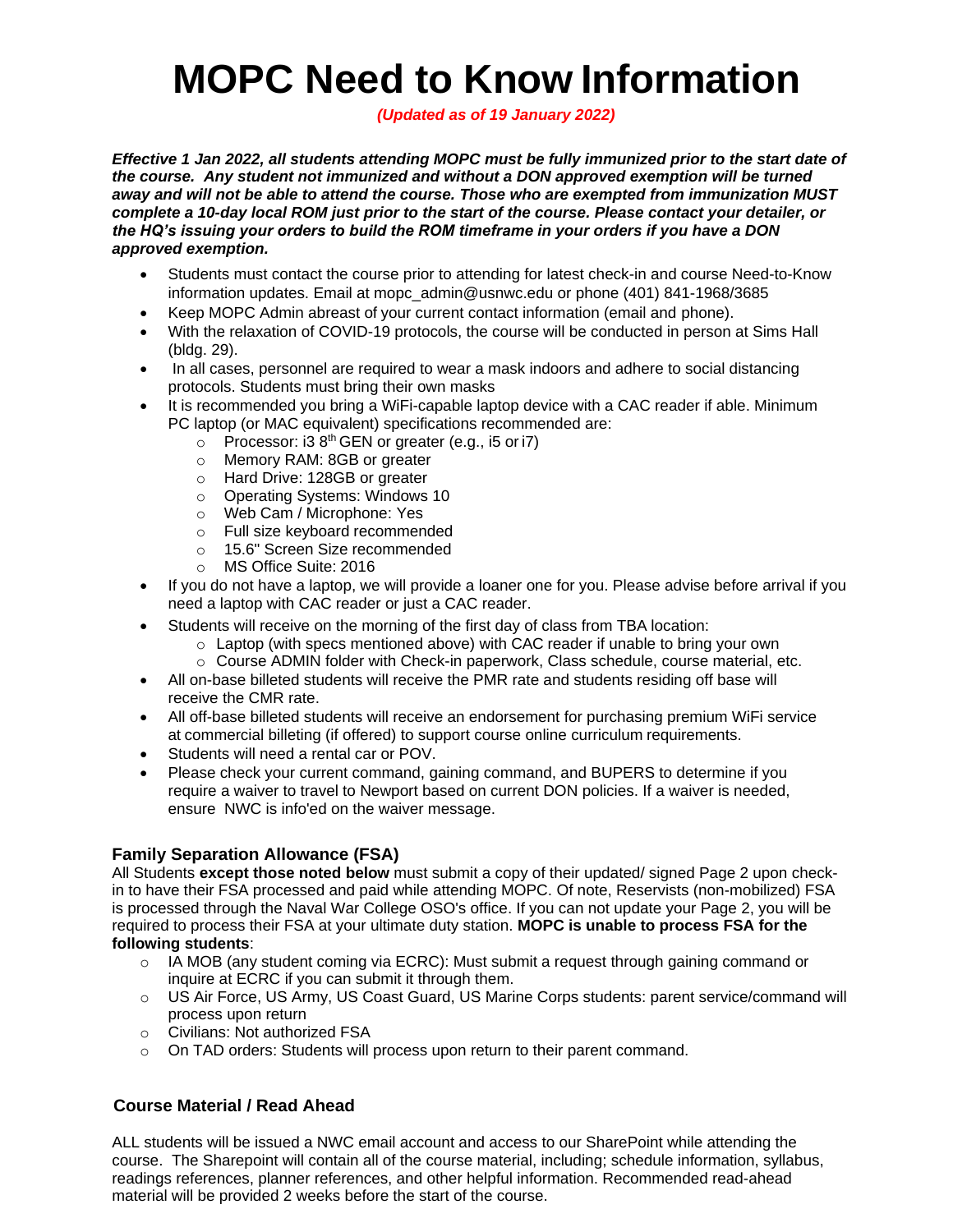## **Security Clearance**

MOPC attendance requires a SECRET clearance for access to NWC facilities at Sims Hall. MOPC attendees must have a valid SECRET clearance to attend. The administrative department will verify your clearance before your course start date. If there are concerns related to a clearance, please feel free to contact us. For non-Navy attendees, a security clearance verification/visit request must be submitted from the member's security officer to the Naval War College security office (JPAS users SMO code is 001244). For non-JPAS users, please submit your clearance information via fax (401) 841- 3004. Include in your fax, the member's name, type of clearance, closed date, IT level, and NATO read-in information if any. This form must be on company letterhead and signed by the security manager. For more information, please contact us at (401) 841-3685/1483.

If your next billet requires TS/SCI, your orders should contain the following text:

"DETACHING COMMAND: MEMBER MUST HAVE A CURRENT SINGLE SCOPE BACKGROUND INVESTIGATION (SSBI) WITH ELIGIBILITY FOR TOP SECRET/SENSITIVE COMPARTMENTED INFORMATION (TS/SCI) BEFORE TRANSFERRING TO THIS COMMAND. IF THE MEMBER DOES NOT HAVE THE AFOREMENTIONED ELIGIBILITY THEN THE COMMAND DELIVERING THE ORDERS WILL INITIATE A REQUEST FOR SSBI VIA E-QIP DIRECT AND ENSURE IT HAS BEEN ACCEPTED AND IS BEING PROCESSED BY OPM."

If this text is missing and you believe it should be there, contact your Detailer. If you have not started this process, contact your SSO for guidance. Our course is unclass but at times we will have discussions at the secret level. We will only verify your clearance status for Secret for the course, not for your follow on assignment.

## **Covid**

Following the current DOD and DON policies related to COVID-19, the course will be conducted in person using approved protocols. You still need to plan your travel to Newport the evening before the first day of class. There are NO changes to your arrival or departure dates due to COVID-19. Effective 1 Jan 2022, all students attending MOPC must be fully immunized before starting the course. Any student not vaccinated and without a DON-approved exemption will be turned away and unable to participate in the class. Those exempted from immunization MUST complete a 10-day local ROM just before the start of the course. Please get in touch with your detailer or the HQ's issuing your orders to build the ROM timeframe in your orders if you have a DON-approved exemption.

Currently, IAW NAVADMIN 073/321 waivers are required for Official Travel to and from "RED" Locations IAW DON COVID-19 Travel Tracker. Those locations can be found here (CAC required): [DoN COVID-19](https://www.mnp.navy.mil/group/don-covid-19-travel-tracker)  Travel Tracker - [DoN COVID-19 Travel Tracker -](https://www.mnp.navy.mil/group/don-covid-19-travel-tracker) My Navy Portal Detaching Commands are responsible for processing Waivers for students traveling to Naval Station Newport to attend MOPC. If you require a waiver at the time of your departure enroute to Naval Staioin Newport please use the below information for your waivers:

Gaining Command (O-6) / SES (GS15) or above who concurs (Name/Command):

CAPT Joesph C. Girard, US Naval War College.

Point of Contact: Ms. Michel Santana

Name/Rank/Title/E-mail/Telephone Number: Civilian/Admin Officer/Michel.santana@usnwc.edu/401-841- 2494.

## **Attire / Uniform Policy**

Military: Officers. NWU Type III or Service Khaki or service equivalent.

#### Civilian:

Business Casual attire is the service khaki equivalent and includes a dress quality collared shirt or turtleneck and dress slacks for men and either a dress or dress blouse and pants/skirt for women. Turtlenecks are acceptable but do not include collarless shirts or flight deck jerseys and do not contain logos on the collar or extreme logos elsewhere on the garment.

**Seasonal dress uniforms** (service dress blue/white, summer white, and winter blue) and civilian professional attire are not required however, if you anticipate attending a special event at NWC or another